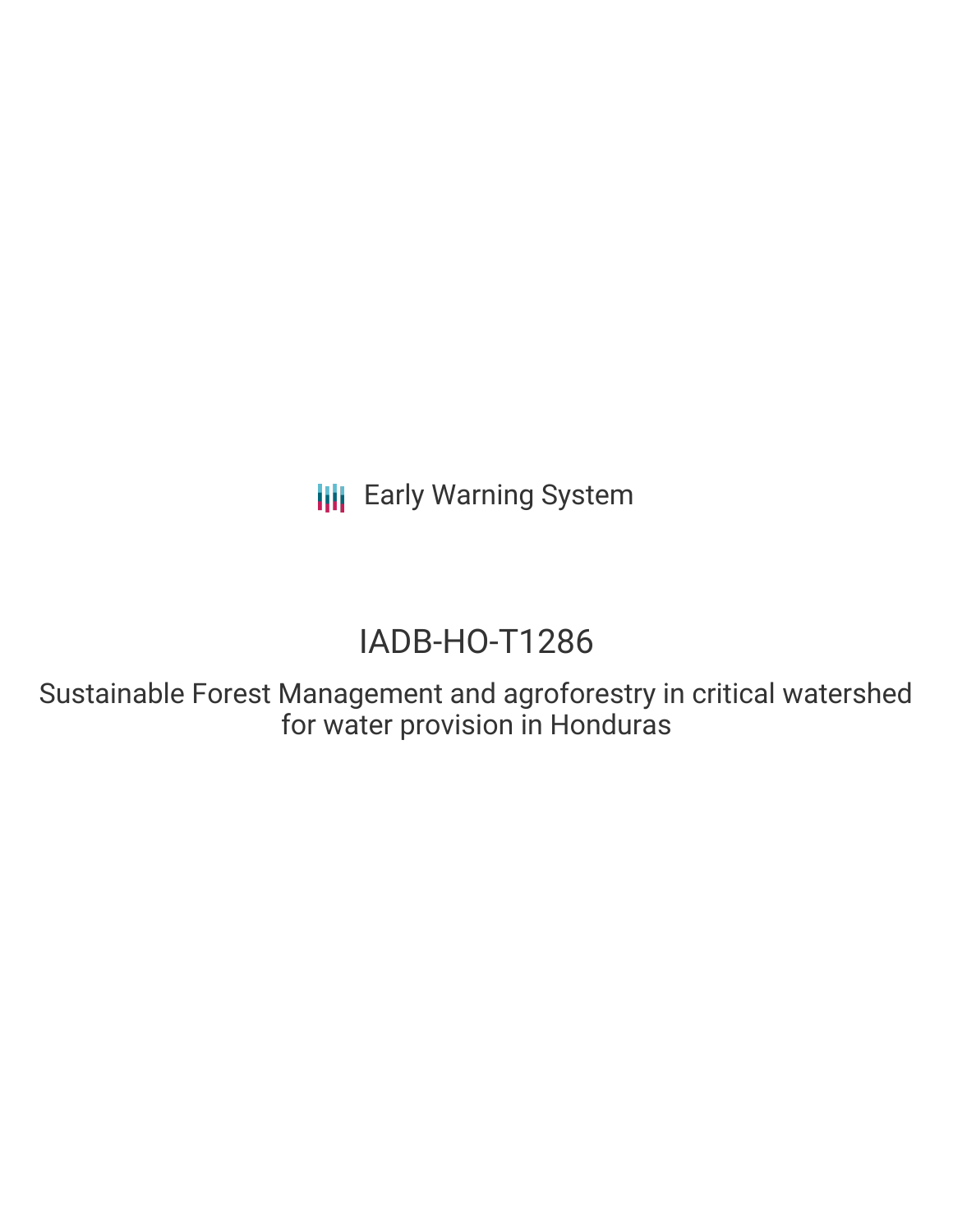



Sustainable Forest Management and agroforestry in critical watershed for water provision in Honduras

#### **Quick Facts**

| <b>Countries</b>               | Honduras                                       |
|--------------------------------|------------------------------------------------|
| <b>Financial Institutions</b>  | Inter-American Development Bank (IADB)         |
| <b>Status</b>                  | Approved                                       |
| <b>Bank Risk Rating</b>        | B                                              |
| <b>Voting Date</b>             | 2018-10-04                                     |
| <b>Borrower</b>                | Government of Honduras                         |
| <b>Sectors</b>                 | Agriculture and Forestry, Water and Sanitation |
| <b>Investment Type(s)</b>      | Grant                                          |
| <b>Investment Amount (USD)</b> | $$1.80$ million                                |
| <b>Project Cost (USD)</b>      | \$1.80 million                                 |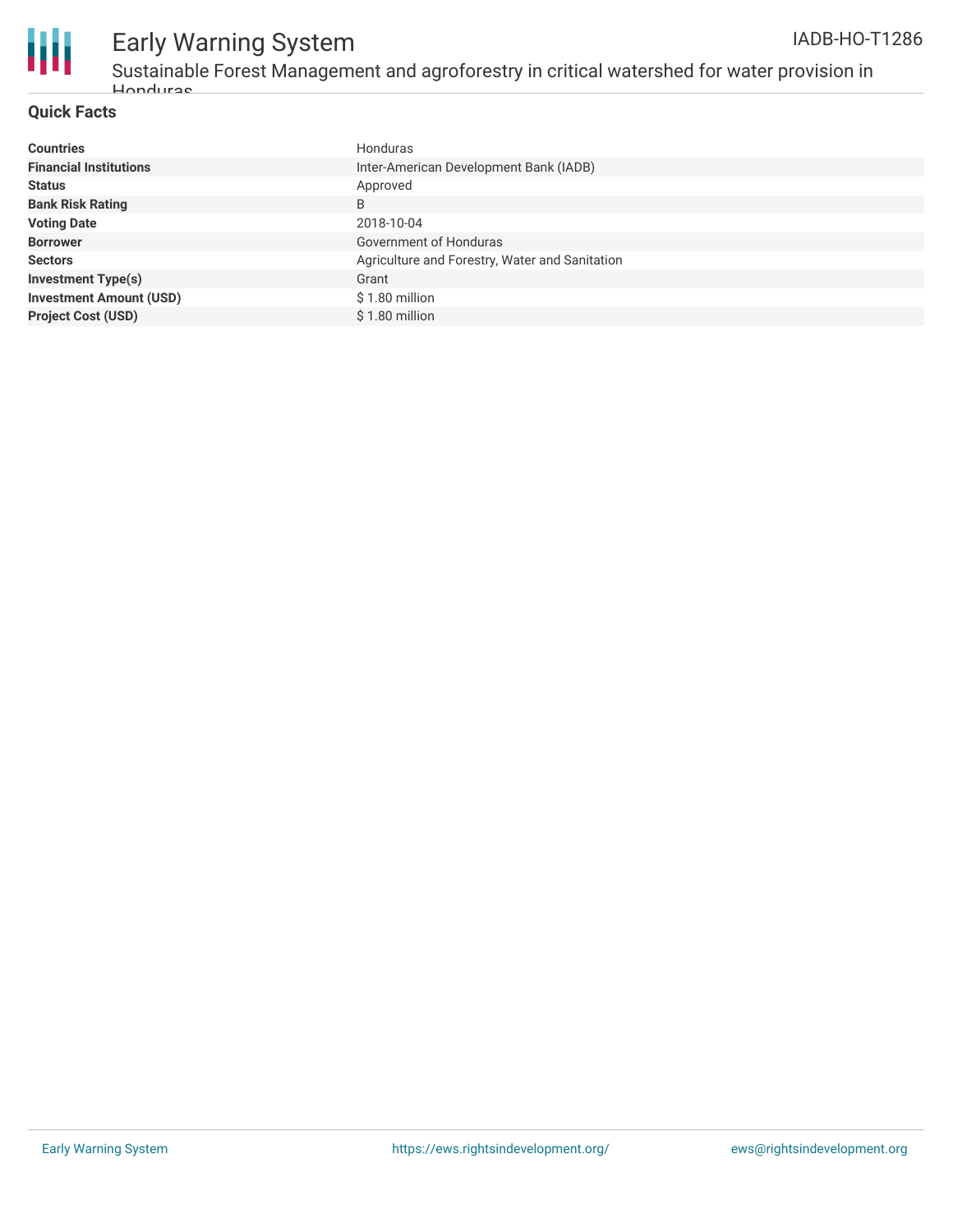



Sustainable Forest Management and agroforestry in critical watershed for water provision in Honduras

#### **Project Description**

The objective is strengthening the capacities of farmers, water committees, municipal governments for sustainable forest management and agroforestry, in critical watersheds for water supply that have been affected by pine beetle.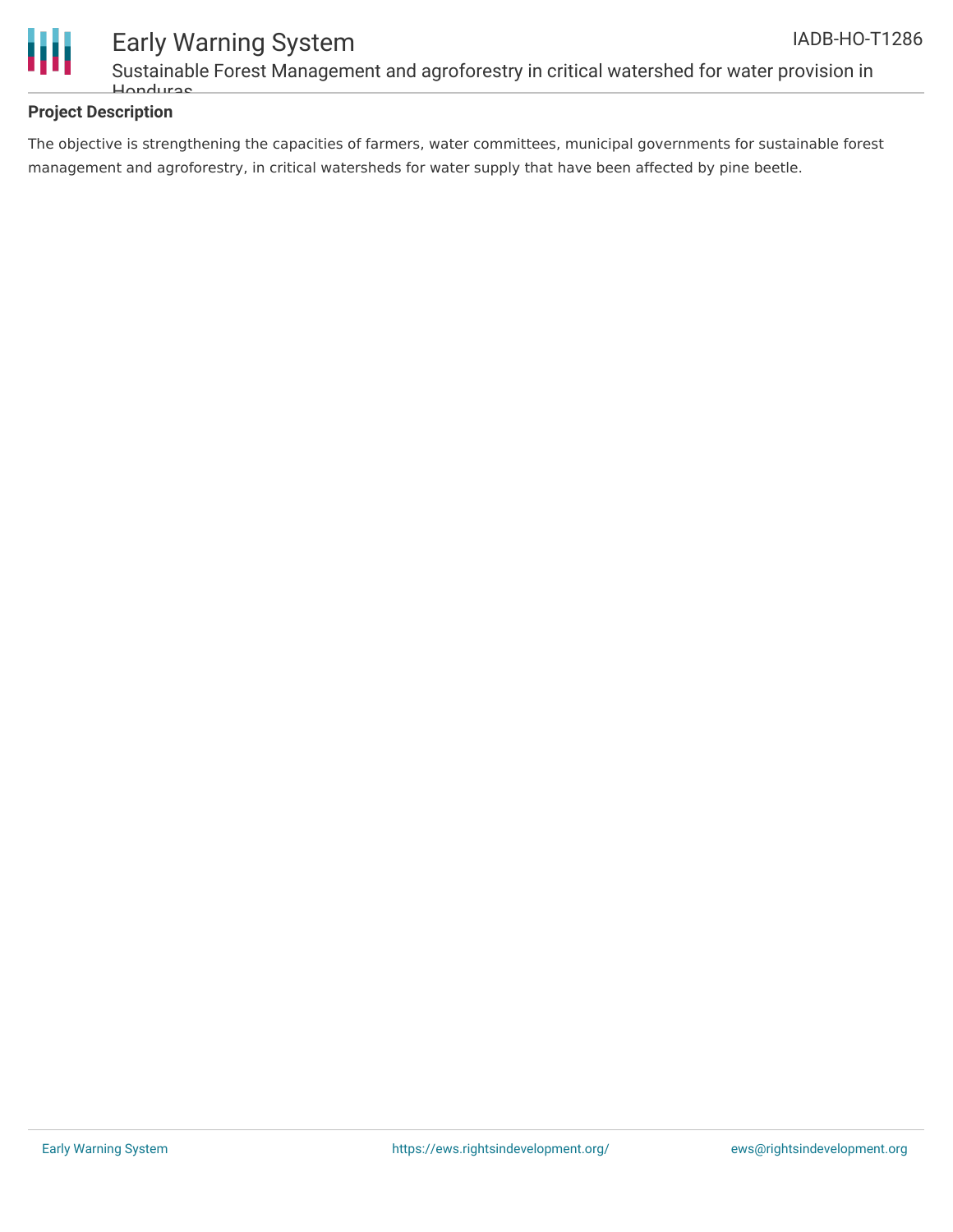

Sustainable Forest Management and agroforestry in critical watershed for water provision in Honduras

#### **Investment Description**

• Inter-American Development Bank (IADB)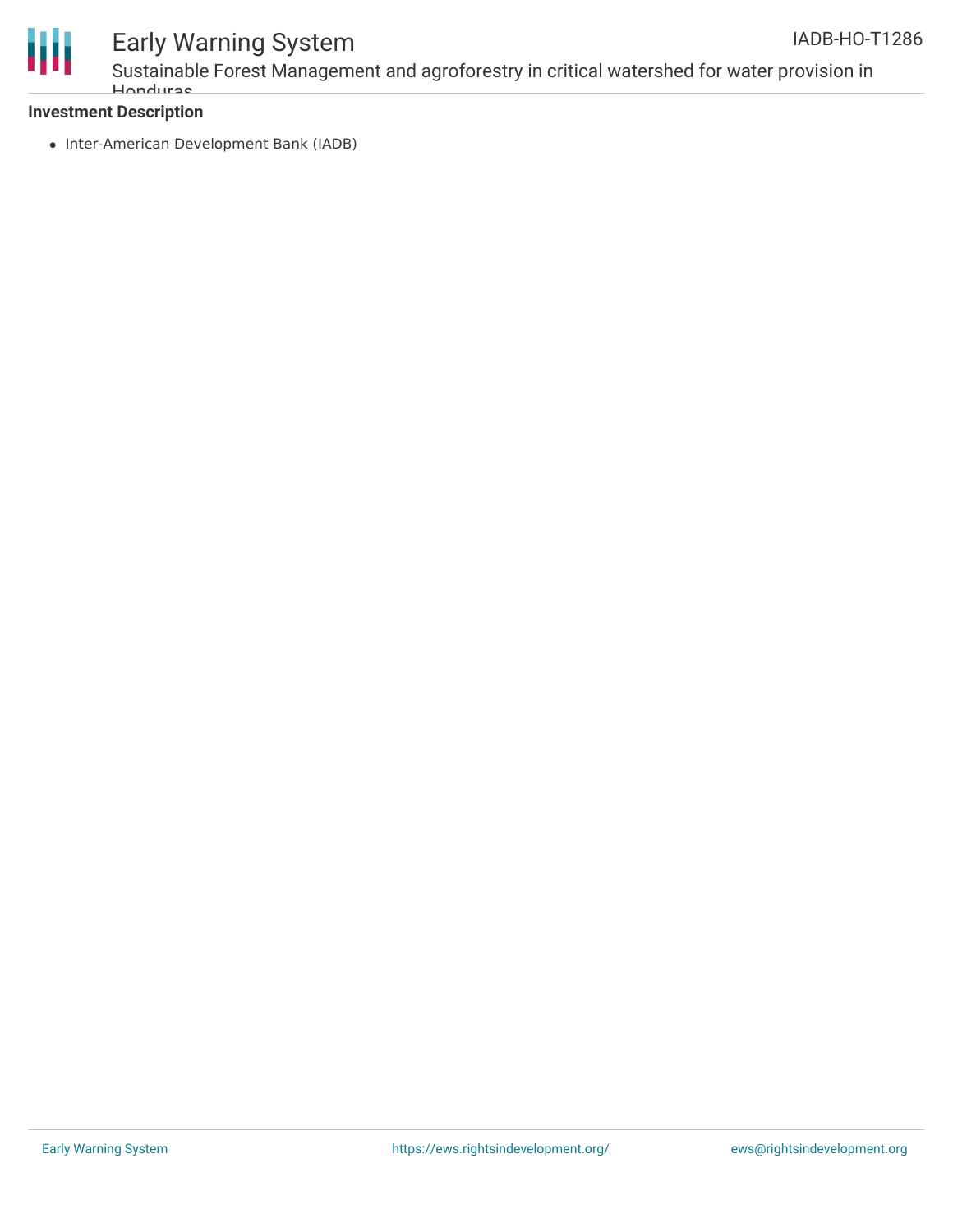

#### **Contact Information**

 $H_{\Omega}$ 

#### ACCOUNTABILITY MECHANISM OF IADB

The Independent Consultation and Investigation Mechanism (MICI) is the independent complaint mechanism and fact-finding body for people who have been or are likely to be adversely affected by an Inter-American Development Bank (IDB) or Inter-American Investment Corporation (IIC)-funded project. If you submit a complaint to MICI, they may assist you in addressing the problems you raised through a dispute-resolution process with those implementing the project and/or through an investigation to assess whether the IDB or IIC is following its own policies for preventing or mitigating harm to people or the environment. You can submit a complaint by sending an email to MICI@iadb.org. You can learn more about the MICI and how to file a complaint at http://www.iadb.org/en/mici/mici,1752.html (in English) or http://www.iadb.org/es/mici/mici,1752.html (Spanish).